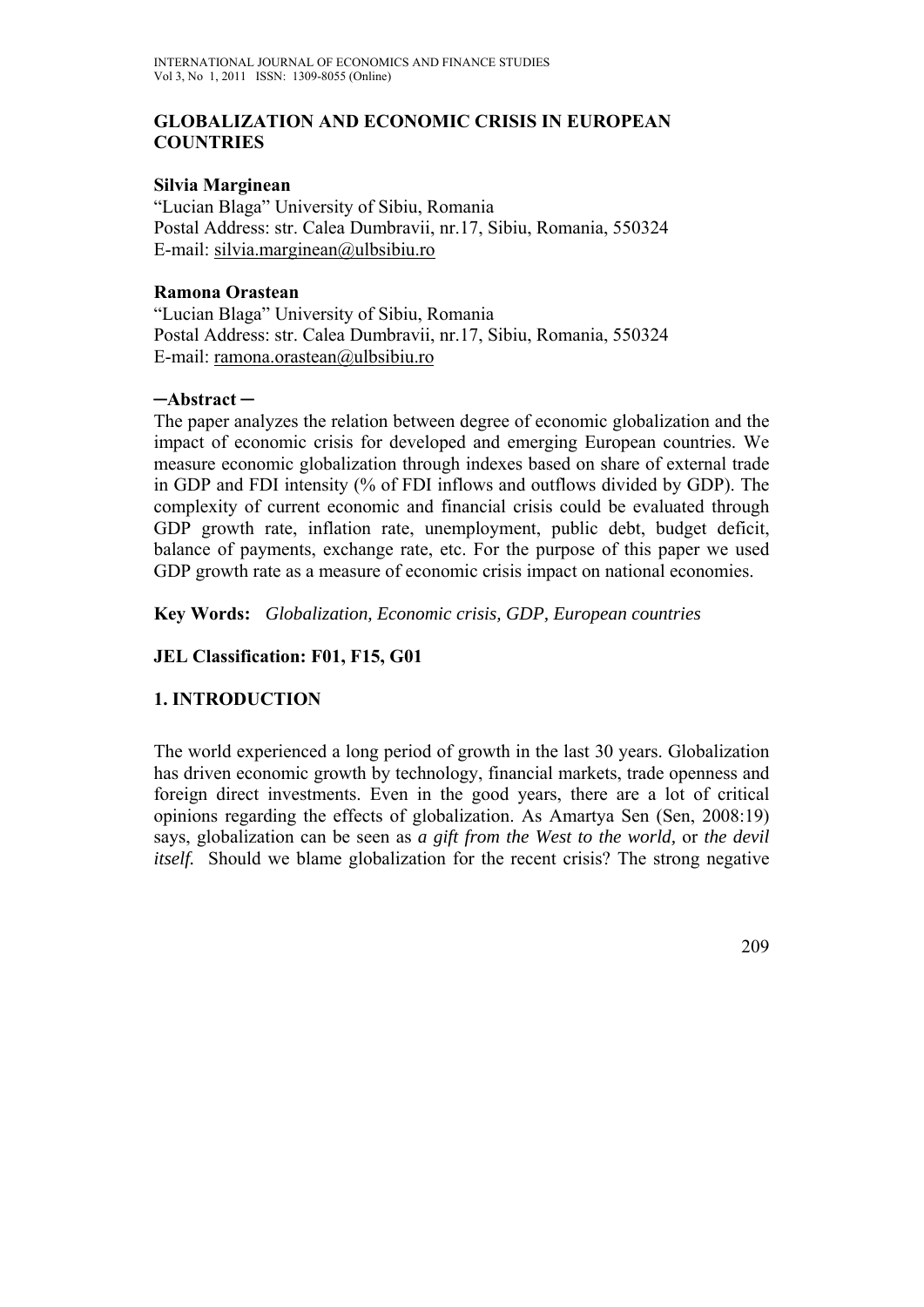rates of GDP growth recorded by almost all countries in 2009 bring more arguments for those who are against globalization.

Global economy means global crises. This wasn't the first global crisis, but at the end of 2008 became clear that the global economy is going to enter in the most severe crisis in the last half century. Since then, a lot of studies, analysis, books and articles have been written. Paul Krugman (Krugman, 2009:10) wrote about the return of depression economics*,* George Soros (Soros, 2008:76) wrote about the necessity of a new paradigm, specialists form World Bank, International Monetary Fund, OECD, EU, etc. all asked themselves *how was it possible* and *what can be done in the future.* 

The impact of crisis was different. European countries were all deeply affected. In 2011, some of them are still recovering. In high-income Europe the projected growth for 2011 is 1,4 % and middle-income countries that experienced very pronounced booms during the period 2003-2007 are currently undergoing severe restructuring (World Bank, 2011:11). Is it globalization responsible for the amplitude of recession or for slow rhythm of recovery? In this paper we study the possible relation between the magnitudes of negative growth rates recorded in the last crisis and the degree of globalization for 27 European countries: 24 EU countries (without Cyprus, Malta and Luxemburg) and 3 candidate countries (Croatia, FYR Macedonia and Turkey).

Measuring globalization is really a challenge. The complexity and dynamic of the globalization, the absence of a general accepted definition, and the necessity of reliable and available data are some of the sources of debates in the literature. In this context seems appropriate to start our paper reviewing the ways of measuring globalization.

# **2. HOW GLOBALIZED ARE THE EUROPEAN COUNTRIES?**

In order to provide a synthesis of the existing literature on globalization indicators we can classify them into two categories: (a) indicators measuring one particular aspect of globalization (b) indexes constructed on different variables, used to rank and compare globalization in different countries. OECD, European Union, World Bank, International Monetary Fund, UNCTAD's databases and reports are important resources for the first type of indicators. Indexes are proposed by independent researcher, by universities research centers, by NGO's and are

210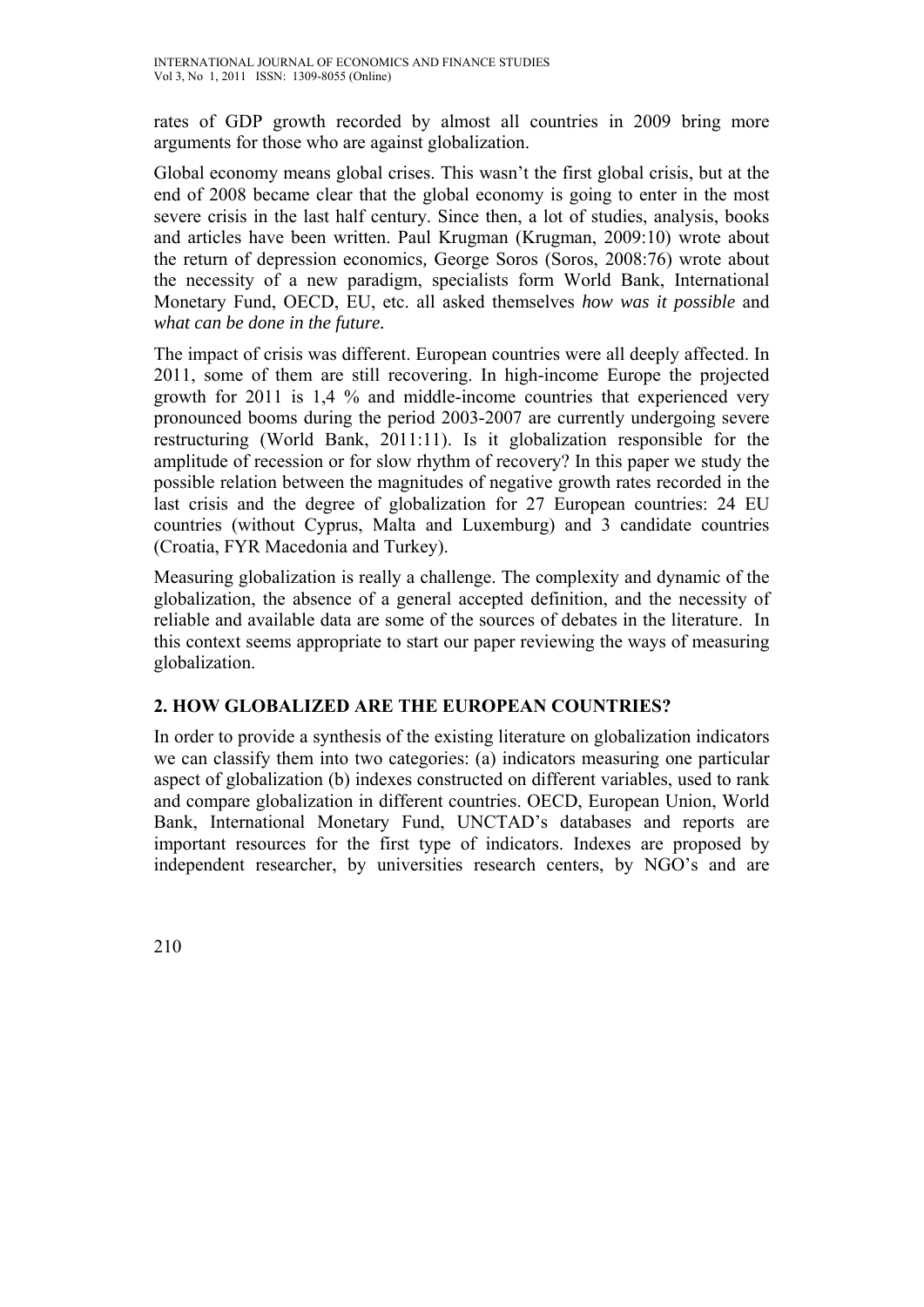generally constructed on the available information provided by the actors from the first category.

Indexes are the expression of the globalization complexity, in terms of globalization dimensions covered, number of countries and number of years. We choose to present two relevant indexes: KOF Index of Globalization and Maastricht Globalization Index.

**KOF Index of Globalization** is a composite index introduced in 2002 by Dreher as an instrument to measure the impact of globalization on economic growth (Dreher, 2006: 1091-1110). Using panel data for 123 countries, for 30 years Dreher determined the values for this index and analyzed empirically whether the globalization affect economic growth. The conclusion of Dreher's study was that "contrary to the beliefs of its critics, globalization indeed promotes growth". But the most valuable outcome of the article was the index of globalization, used as a base for future research.

Later, the index was updated and described in detail in Dreher, Gaston and Martens book *Measuring Globalization – Gauging Its Consequences* (Dreher, Gaston, Martens, 2008). KOF Globalization Index covers the economic, social and political dimension of globalization. Looking at globalization as a "process that erodes national boundaries, integrates national economies, cultures, technologies and governance and produces complex relations of mutual interdependence" the authors focus on the three most important dimensions of globalization.

Economic globalization is measured by two dimensions: actual economic flows (trade, FDI and portfolio investments as a percent of GDP) and restrictions on trade and capital. The KOF Index of Globalization is available for the period 2002 – 2011, and the update version of the original index for 2010 determines the Index values for 208 countries.

**Maastricht Globalization Index (MGI)** is proposed by Pim Martens from Maastricht University, "to be in position to evaluate the consequences of globalization in a rational and scientific manner" (Martens, 2011). Thinking that economic globalization is not the only aspect that counts, the MGI is determined for five dimensions of globalization: political, economic, social & cultural, technological and ecological. Economic globalization is evaluated based on the following variables: trade (Imports + Exports of goods and services as a share of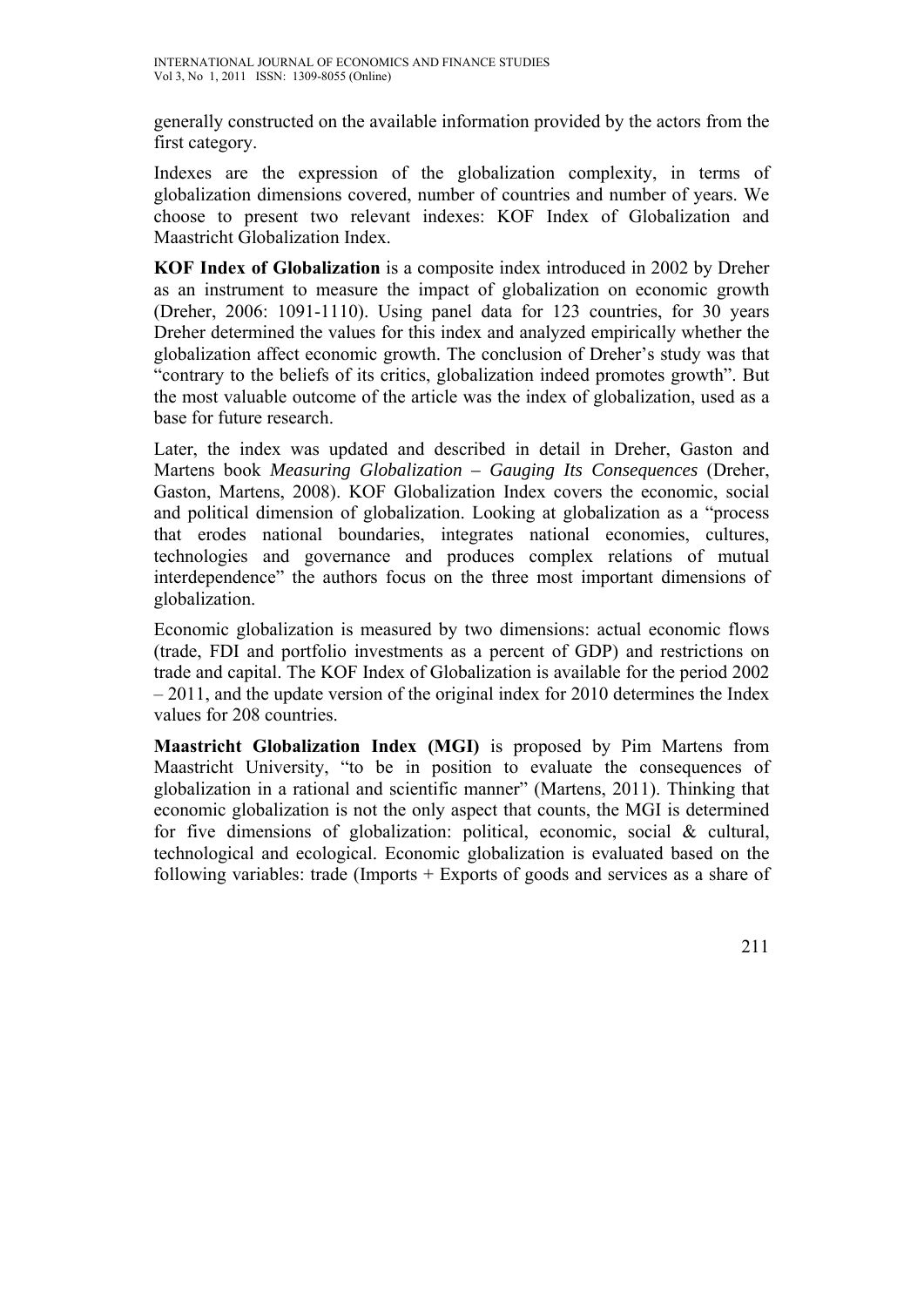GDP); FDI (Gross foreign direct stocks as a share of GDP); capital (Gross private capital flows as a share of GDP).

Integration is the key word for the global economy. International economic integration indicators can be classified into two categories: price – based and quantity based indicators. The most commonly used integration measure based on quantities is the degree of openness defined as exports plus imports divided by GDP (Arribas, Perez and Tortosa-Ausina, 2009:128). This measure provides a synthetic approach from economic globalization point of view and one of the main advantages is data availability for long time series and a large number of countries. On the other hand, one of the most important dimensions of globalization for both developed and developing countries is related to Foreign Direct Investment flows.

European Union developed through Eurostat a list of Globalization Indicators that includes the main levels of globalization: persons (non-national among residents, non-nationals in the labor force, nights spent by non-EU residents inside EU, number of tourism nights spent abroad by residents, international air transport of passengers); technology (high tech exports, high tech imports, Gross Domestic expenditures on R&D); goods and services (export of goods, import of goods, export of services, import of services, intra EU trade in goods, energy dependency, growth of maritime transport, growth of air freight transport; global responsibility (CO2 emissions per habitant in the EU and developing countries, official development assistance); business and capital (inward Foreign Direct Investment from the rest of the world, Outward Foreign Direct Investment, Market integration, Foreign controlled enterprises, Employment of foreign controlled enterprises, Outsources employment). The list is very comprehensive but in general Eurostat provides only information on member states and candidate countries.

The same kind of problem appears related to OECD databases and reports. OECD is a leading actor in issues of economic globalization indicators, but the countries covered are the 31 members of OECD. In 2010, OECD second edition book on economic globalization indicators (OECD, 2010) provides a comprehensive selection of the main dimensions of economic globalization measures. The book covers indicators that can measure the magnitude and intensity of globalization: globalization of trade and investment - international trade of goods and services;

212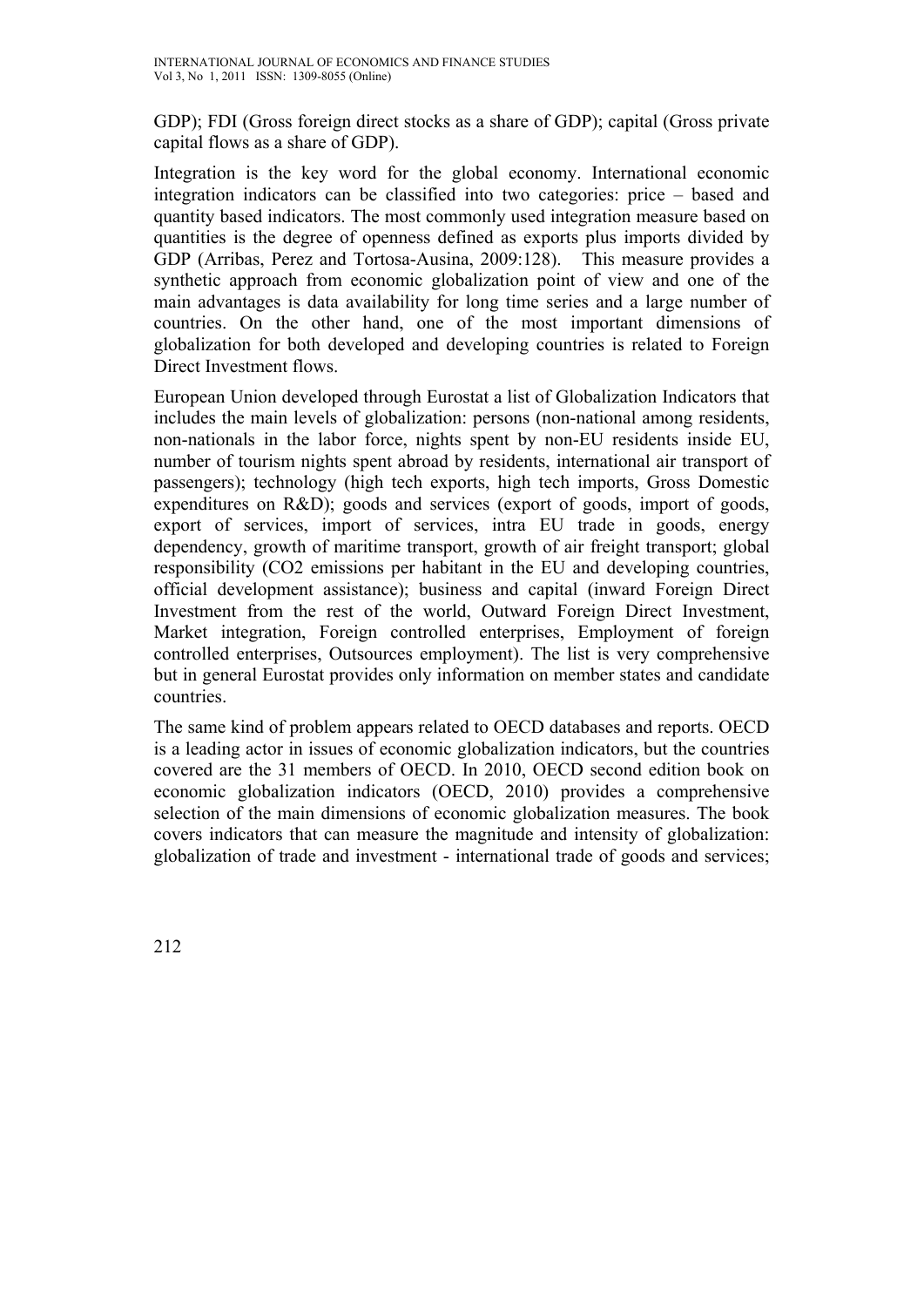foreign direct investment; portfolio investment; globalization of technology and knowledge; multinational enterprises; global value chains.

UNCTAD research and reports (*Trade and Development Report, World Investment Report*) offers a wider selection of countries. Economic globalization is also evaluated through trade and FDI share in GDP.

In order to evaluate the degree of globalization of the selected European countries we considered the latest available values and rankings for KOF Index of Globalization, Maastricht Index of Globalization, that includes FDI (inflows and outflows as a percent of GDP) and trade (imports and exports as a percent of GDP) for economic globalization evaluation. Table 1 is a synoptic view on the 27 selected countries.

The countries ranked in top ten most globalized countries regarding both indexes are Austria, Belgium, Denmark, France, Ireland and Netherlands. The countries ranked on ten last places on both indexes are Bulgaria, Latvia, Lithuania, FYR Macedonia, Poland, Romania, and Turkey. The last ten positions on economic globalization index in our panel are Bulgaria (18/27), Croatia (22/27), Greece (21/27), Italy (23/27), Lithuania (20/27), FYR Macedonia (26/27), Poland (24/27), Romania (25/27), Spain (19/27), and Turkey (27/27).

The most globalized and the less globalized countries came in all kind of shapes and sizes. We cannot find any pattern, any rule in the results for the degree of globalization: we find developed and developing countries in top ten, we find both small and big countries in these rankings. The only rule seems to be related to the status related to EU: member states of European Union have higher scores than candidate countries.

|          | <b>GDP</b><br>growth<br>rate |      | <b>KOF</b> globalization<br>index | <b>KOF</b> economic<br>globalization |              | <b>Maastricht</b><br><b>Globalization</b><br>Index |              |
|----------|------------------------------|------|-----------------------------------|--------------------------------------|--------------|----------------------------------------------------|--------------|
| Year     | 2009                         |      | 2011 (2008 data)                  | 2011 (2008 data)                     |              | 2008                                               |              |
|          |                              | Rank | <b>Score</b>                      | Rank                                 | <b>Score</b> | Rank                                               | <b>Score</b> |
| Austria  | $-3,89$                      | 2    | 92,6                              | 12                                   | 87,58        | 6                                                  | 62,1         |
| Belgium  | $-2,75$                      |      | 91,67                             | 5                                    | 90,95        | 2                                                  | 68,4         |
| Bulgaria | $-4,95$                      | 32   | 75,12                             | 30                                   | 78,67        | 29                                                 | 39,5         |
| Croatia  | $-5,81$                      | 31   | 75,95                             | 41                                   | 74,23        | 24                                                 | 45,5         |

**Table 1. Measuring European Countries Globalization – values and rankings**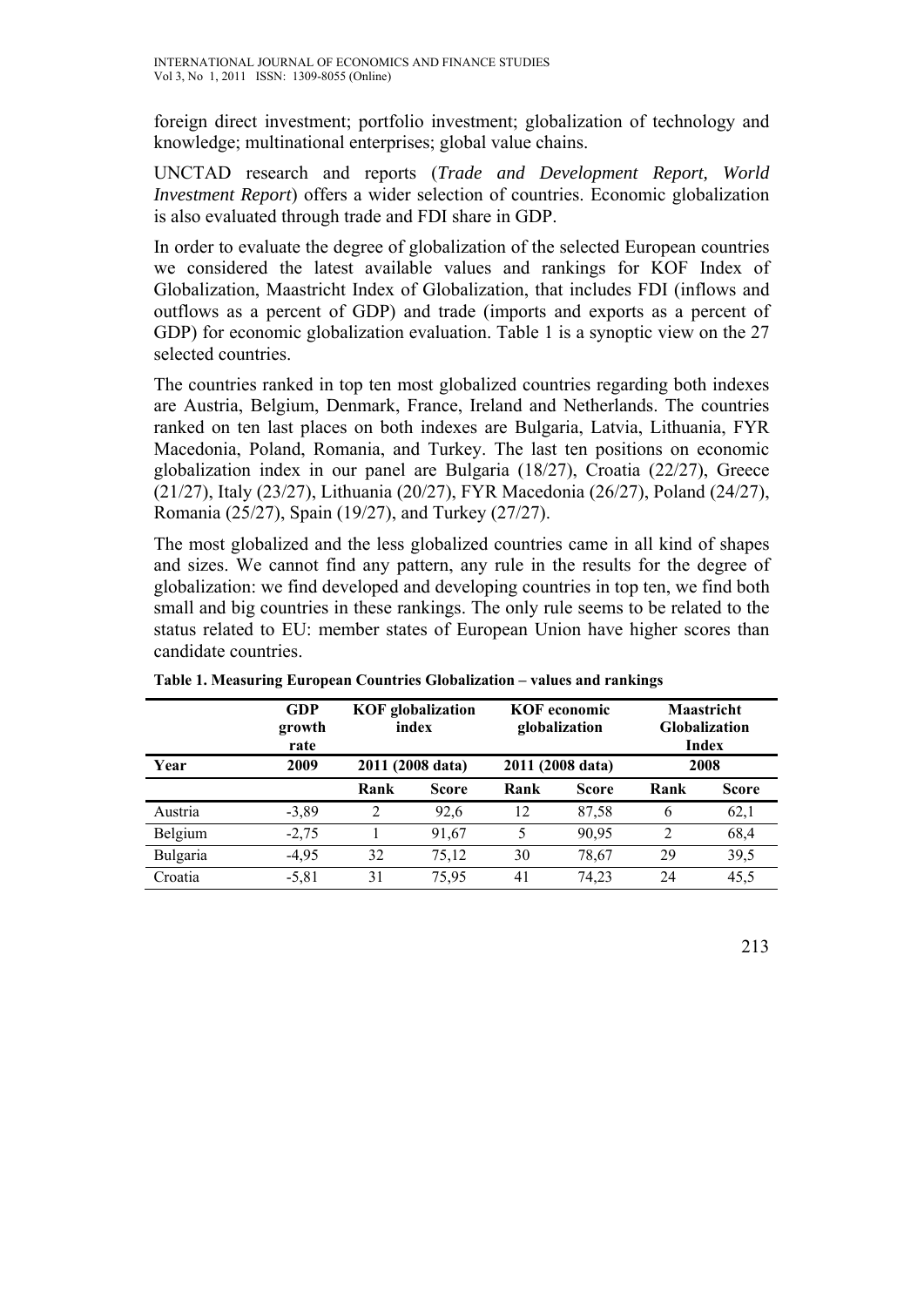INTERNATIONAL JOURNAL OF ECONOMICS AND FINANCE STUDIES Vol 3, No 1, 2011 ISSN: 1309-8055 (Online)

| Czech Republic                                                                                                                                                                                                                                                                         | $-4,25$  | 12             | 86,33 | 14             | 86,56 | 17             | 48,3 |
|----------------------------------------------------------------------------------------------------------------------------------------------------------------------------------------------------------------------------------------------------------------------------------------|----------|----------------|-------|----------------|-------|----------------|------|
| Denmark                                                                                                                                                                                                                                                                                | $-4,89$  | 6              | 88,96 | 13             | 86,73 | 10             | 53,8 |
| Estonia                                                                                                                                                                                                                                                                                | $-14,08$ | 24             | 80,22 | 8              | 89,2  | 15             | 50,5 |
| Finland                                                                                                                                                                                                                                                                                | $-8,02$  | 11             | 86,43 | 15             | 85,77 | 32             | 36,3 |
| France                                                                                                                                                                                                                                                                                 | $-2,63$  | $\overline{7}$ | 87,65 | 25             | 81,45 | 5              | 62,5 |
| Germany                                                                                                                                                                                                                                                                                | $-4,72$  | 16             | 85,1  | 28             | 79,81 | 9              | 51,8 |
| Greece                                                                                                                                                                                                                                                                                 | $-1,96$  | 29             | 76,98 | 39             | 75,04 | 21             | 47,8 |
| Hungary                                                                                                                                                                                                                                                                                | $-6,30$  | 8              | 87,62 | $\tau$         | 89,82 | 27             | 43,0 |
| Ireland                                                                                                                                                                                                                                                                                | $-7,10$  | 10             | 86,45 | $\overline{3}$ | 92,93 | $\mathbf{1}$   | 72,0 |
| Italy                                                                                                                                                                                                                                                                                  | $-5,04$  | 23             | 81,12 | 46             | 72,93 | 13             | 51,7 |
| Latvia                                                                                                                                                                                                                                                                                 | $-18,01$ | 41             | 70,32 | 29             | 79,29 | 50             | 30,2 |
| Lithuania                                                                                                                                                                                                                                                                              | $-15,03$ | 36             | 73,64 | 34             | 77,39 | 47             | 30,6 |
| Macedonia,<br><b>FYR</b>                                                                                                                                                                                                                                                               | $-0,70$  | 65             | 62,03 | 64             | 65,87 | 58             | 28,0 |
| Netherlands                                                                                                                                                                                                                                                                            | $-3,99$  | $\overline{3}$ | 91,16 | 6              | 90,72 | $\overline{4}$ | 68,3 |
| Poland                                                                                                                                                                                                                                                                                 | 1,70     | 28             | 79,66 | 49             | 72,34 | 30             | 37,0 |
| Portugal                                                                                                                                                                                                                                                                               | $-2,58$  | 9              | 87,28 | 20             | 84,26 | 22             | 46,8 |
| Romania                                                                                                                                                                                                                                                                                | $-8,50$  | 39             | 71,25 | 53             | 69,91 | 35             | 33,4 |
| Slovak Republic                                                                                                                                                                                                                                                                        | $-6,20$  | 15             | 85,3  | 19             | 84,77 | 31             | 36,3 |
| Slovenia                                                                                                                                                                                                                                                                               | $-7,80$  | 26             | 79,88 | 23             | 82,43 | 26             | 43,2 |
| Spain                                                                                                                                                                                                                                                                                  | $-3,64$  | 17             | 84,71 | 31             | 78,65 | 11             | 53,1 |
| Sweden                                                                                                                                                                                                                                                                                 | $-5,14$  | $\overline{4}$ | 89,26 | 10             | 87,9  | 14             | 51,6 |
| Turkey                                                                                                                                                                                                                                                                                 | $-4,69$  | 59             | 64,04 | 95             | 54,25 | 40             | 32,1 |
| United<br>Kingdom                                                                                                                                                                                                                                                                      | $-4,92$  | 21             | 81,68 | 22             | 82,98 | 8              | 58,7 |
| $\mathcal{L}_{\text{out}}$ to $\mathcal{L}_{\text{in}}$ the $\mathcal{L}_{\text{in}}$ the last $\mathcal{L}_{\text{out}}$ is the $\mathcal{L}_{\text{out}}$ of $\mathcal{L}_{\text{out}}$ and $\mathcal{L}_{\text{out}}$ and $\mathcal{L}_{\text{out}}$ and $\mathcal{L}_{\text{out}}$ |          |                |       |                |       |                |      |

Source: http://globalization.kof.ethz.ch , http://www.globalisationindex.info/MGI/MGI.html

#### **3. EUROPE 2005 – 2009: GROWTH AND DECLINE**

European countries' crisis began in the second half of the year 2008. In 2009 all selected countries, with the exception of Poland experienced negative GDP growth rates, with a maximum output fall of  $-18,1%$  in Latvia. The differences between the selected countries in terms of economic growth before and after the crisis cannot be explained only by economic globalization - threshold effects in financial development, institutional quality, or trade integration. We suggest that economic, financial and political integration are complementary.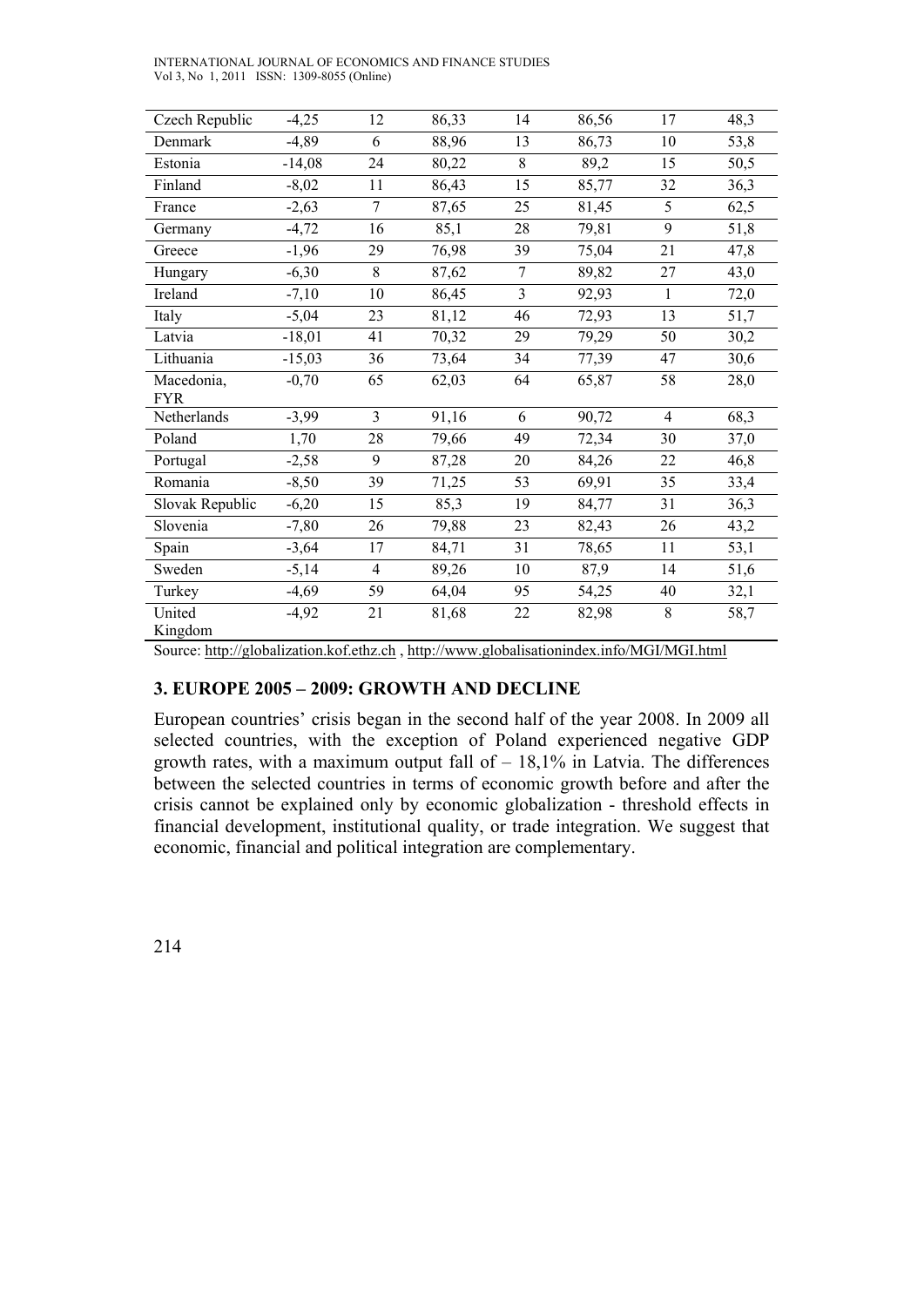



Source: Author based on World Bank data

Analyzing economic growth before and after the crisis we identified some patterns in countries' evolution: there are countries with high growth rates before the crisis and a high drop in output and GDP per capita in crisis time - Latvia, Lithuania, Estonia, Romania, Hungary, Bulgaria, Poland, Czech Republic, Slovak Republic, Slovenia, Ireland, Turkey; there are the most stable economies of the group, with a smoother business cycle, that experienced slow growth in years 2000 and the lowest drop in 2009 - Netherlands, Austria, Spain, Belgium, France, Greece; and we have medium countries (their output felled down after a period of rather slow economic growth in the years before the crisis) - Sweden, Italy, Denmark, United Kingdom, Germany, Portugal, Croatia and FYR Macedonia. Even their growth rates before the crisis were not impressive, the lost in 2009 was below 3%. Greece is the big question in this last group, the proof that GDP growth rate is far to be the only relevant indicator for the economic crisis.

### **4. GLOBALIZATION AND GDP GROWTH RATE**

There are a lot of studies concluding that globalization is good for growth. Dreher (Dreher, 2006:16) studied 123 countries based on the KOF index of globalization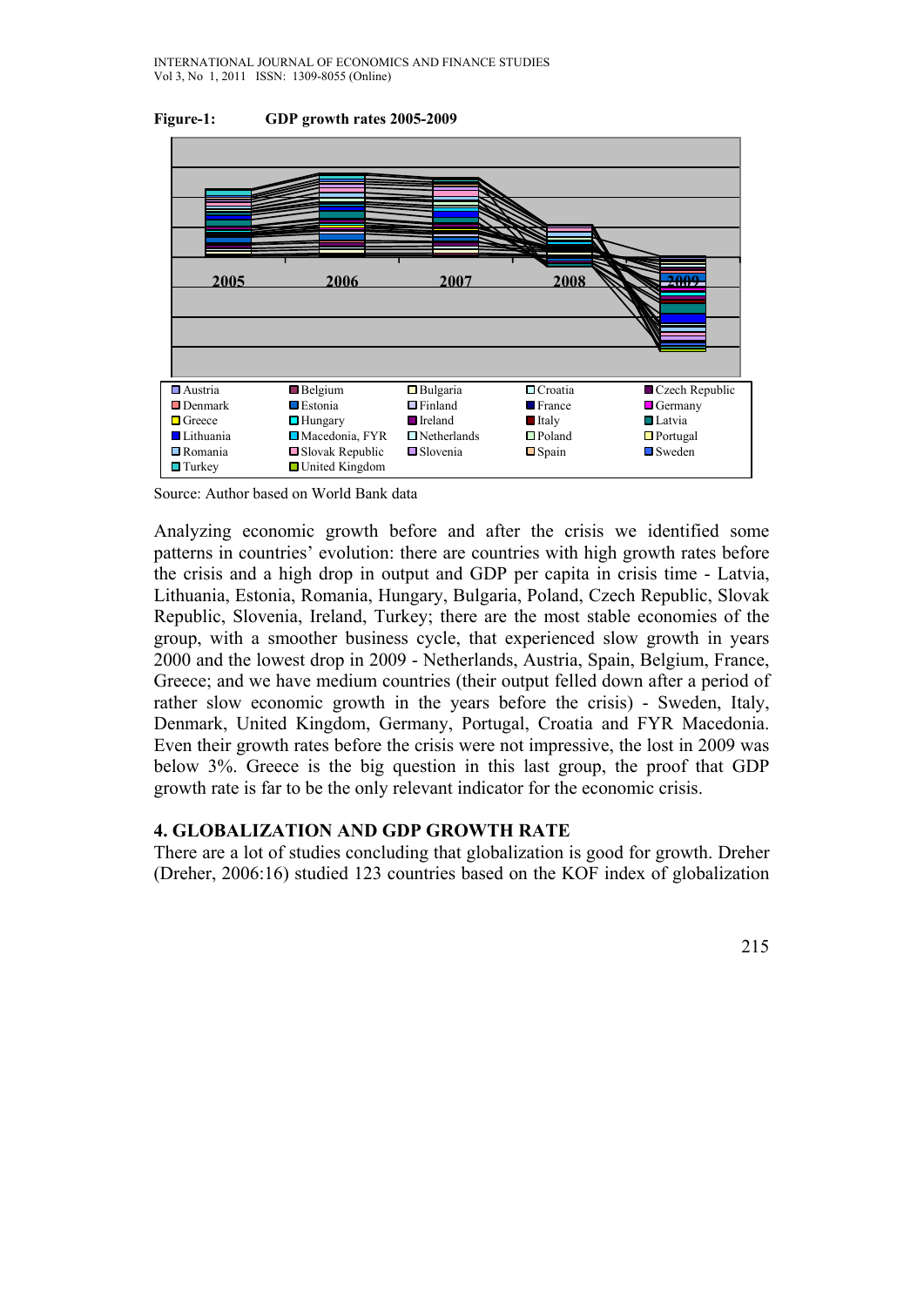and concludes there is a direct relationship between the globalization level and economic growth of a country.

| Tablez. Per capita GDP Growth and Globalization (1970 – 2000, 125 countries) |         |         |         |         |         |           |  |  |
|------------------------------------------------------------------------------|---------|---------|---------|---------|---------|-----------|--|--|
|                                                                              | 1970-75 | 1976-80 | 1981-85 | 1986-90 | 1991-95 | 1996-2000 |  |  |
| Countries with low                                                           | 2.62    | 2,08    | 0.35    | 0.68    | 0.14    | 1.16      |  |  |
| globalization                                                                |         |         |         |         |         |           |  |  |
| Countries (number)                                                           | 68      |         | 80      | 83      | 64      | 40        |  |  |
| Countries with high                                                          | 2.99    | 3,02    | 0.79    | 2,64    | 1.24    | 2.04      |  |  |
| globalization                                                                |         |         |         |         |         |           |  |  |
| Countries (number)                                                           | 38      | 38      | 36      | 36      | 59      | 82        |  |  |
| $\Omega_{\text{average}}$ Ducksm $\Omega$ 006.22                             |         |         |         |         |         |           |  |  |

 $T_{\rm c}$  Clobalization (1070 – 2000, 123

Source: Dreher: 2006:23

We can say if globalization is good for growth, is bad for recession. Martens tested the hypothesis that more globalized countries in Europe are equally vulnerable to the current crisis as less globalized European countries based on Maastricht Globalization Index (Martens, 2010:1). The results in this case seems to suggest that a high level of globalization increases vulnerability to economic crisis and, in the same time, higher globalization increase opportunities to deal with a crisis.

To determine if a globalized country is more vulnerable to the crisis than a less globalized one we tested the correlation between KOF Index of Globalization and KOF Economic Index of Globalization (values and rankings of 2011, determined based on 2008 data) and GDP growth rates (2009). The results are not significant.

**Figure-2: GDP growth rates 2009 and KOF Index 2011 (2008 data)** 



Source: Author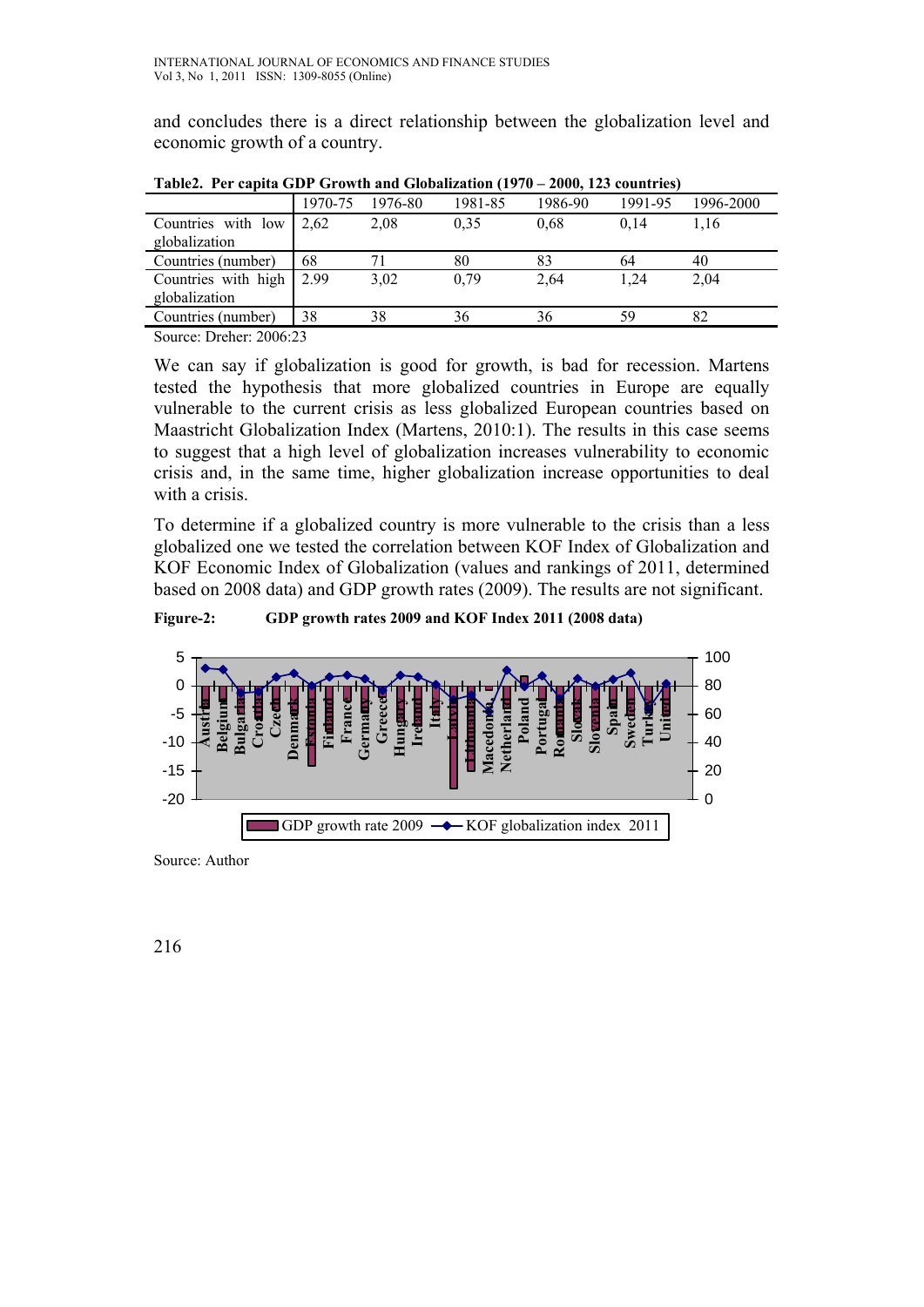# **5. CONCLUSIONS**

This paper studies the link between globalization level of a country and the impact of the economic crisis. This link was often analyzed using conventional measures of globalization and for economic growth periods. The same type of analysis realized using KOF Index of Globalization for 27 European countries show us that even economic crisis and globalization are logically related, the size of GDP negative growth rate in 2009 was not directly related to the level of globalization of these countries.

In order to accurately determine the link between globalization and crisis it is probably necessary to compare the values before and after the crisis and to use some more sophisticated methods. In this point we consider important the conclusion that more globalized countries didn't necessarily suffer more in crisis. It is no need to fight against globalization through recovery policies, from this perspective.

# **ACKNOWLEDGEMENTS**

This research has benefited from financial support through the research project "Studii Post-Doctorale în Economie: program de formare continuă a cercetătorilor de elită – SPODE" contract POSDRU /89/1.5/S/61755, project financed by European Social Fund through Operational Programme Human Resources Development 2007–2013.

# **BIBLIOGRAPHY**

Arribas, Ivan, Francisco Perez and Emili Tortosa-Ausina (2009), "Measuring globalization of international trade: theory and evidence", *World Development,*  Vol. 37, No. 1, pp. 127 – 145.

Dreher, Axel (2006), "Does Globalization Affect Growth? Evidence from a New Index of Globalization", *Applied Economics,* Vol. 38 (10), pp. 1091-1110.

Dreher, Axel, Noel Gaston and Pim Martens (2008), Measuring Globalization – Gauging Its Consequences, New York: Springer.

KOF Index of Globalization (2011), Detailed rankings, Variables and Weights, http://globalization.kof.ethz.ch/ [Accesed 20.03.2011]

Krugman, Paul (2009), Intoarcerea economiei declinului si criza din 2008*,*  Bucharest: Publica.